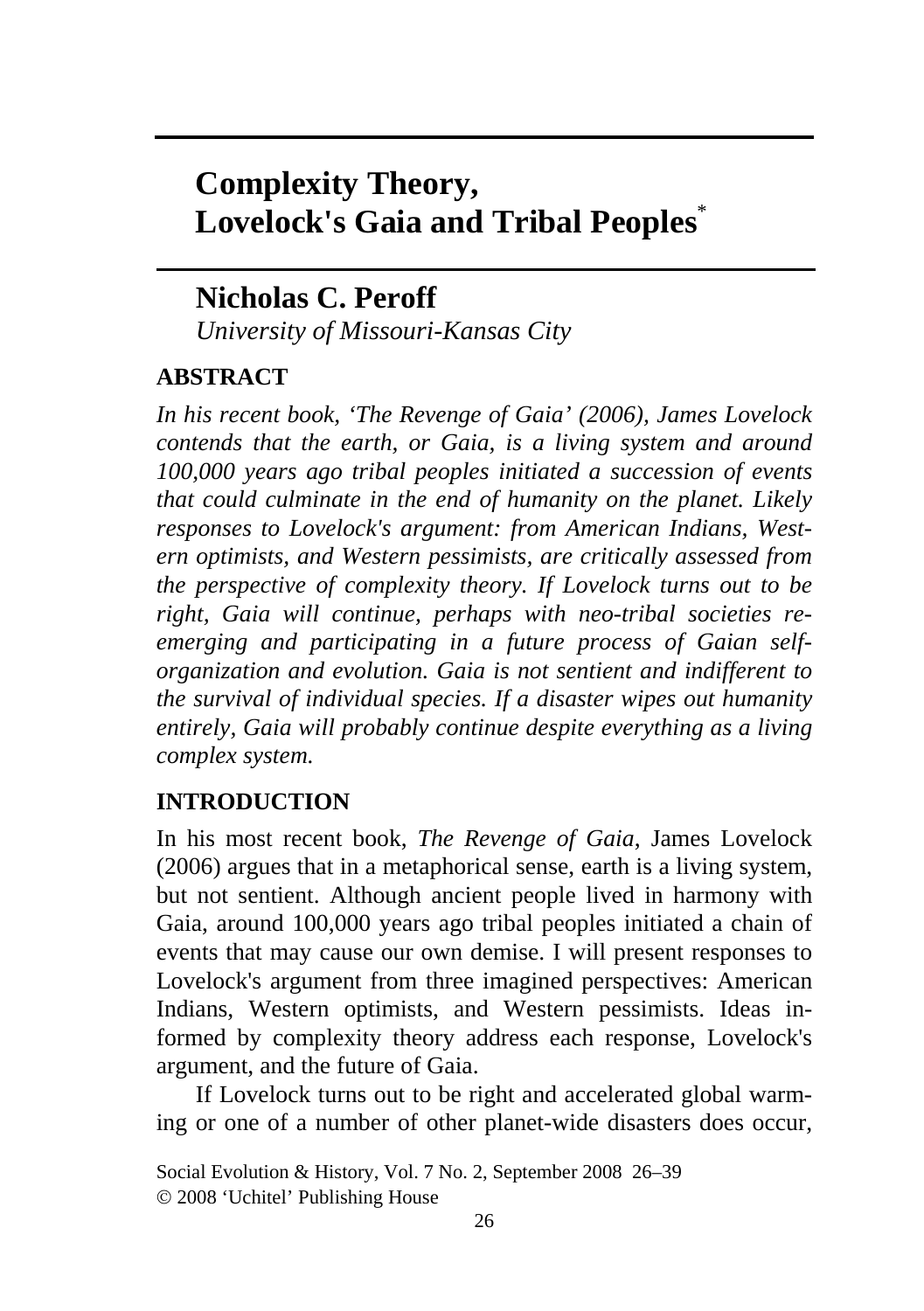Gaian evolution will continue, perhaps with a neo-tribal humanity as a part of a continued process of system self-organization. Earth history suggests that Gaia is indifferent to the survival of individual species. If a disaster entirely wipes out humanity, most life on the Earth is microbial, and Gaia will quite likely continue on as a living and evolving complex system.

## **LOVELOCK'S ARGUMENT**

Lovelock thinks that 'a long time ago… we were an animal, a primate, living within Gaia and different from other species only in unimportant ways… We had our niche in the evolutionary system, and our numbers were probably not more than a million. As intelligent predators, we… could throw stones, use simple stone and wood tools, and do it better than other primates' (Lovelock 2006: 143). But then human involvement with global dynamics began to upset the delicate balance of the system (Westbroek 2004: 418). 'It could have started 100,000 years ago, when we first set fire to forests as a lazy way of hunting' (Lovelock 2006: 6). We became disputatious tribal animals, lazy hunter-killers, and the first great sinners against a living Earth.

'Terrorism and genocide both result from our tribal natures… (W)hy else would we as a mob or a crowd do the evil things that only psychopaths would do alone?' (Lovelock 2006: 9). Lovelock's problem is with tribes, considered as a whole, not individuals. 'We should not think of early humans as better or worse than we are; indeed, they were probably very little different' (*Ibid.:* 144). He seems unaware that in much of the non-Western world, particularly in North America, an intimate and harmonious relationship between tribal peoples and Gaia only began to change a few hundred, not one hundred thousand, years ago.

## **AN AMERICAN INDIAN RESPONSE TO LOVELOCK**

*'It remains for us to learn once again that we are a part of nature, not a transcendent species with no responsibilities to the natural world. As we face the twenty-first century…We may well become one of the few species in this vast universe that has permanently ruined our home'* (Deloria 1994: 3).

American Indian philosophy has only recently emerged as a defined area within the broader discipline of American Indian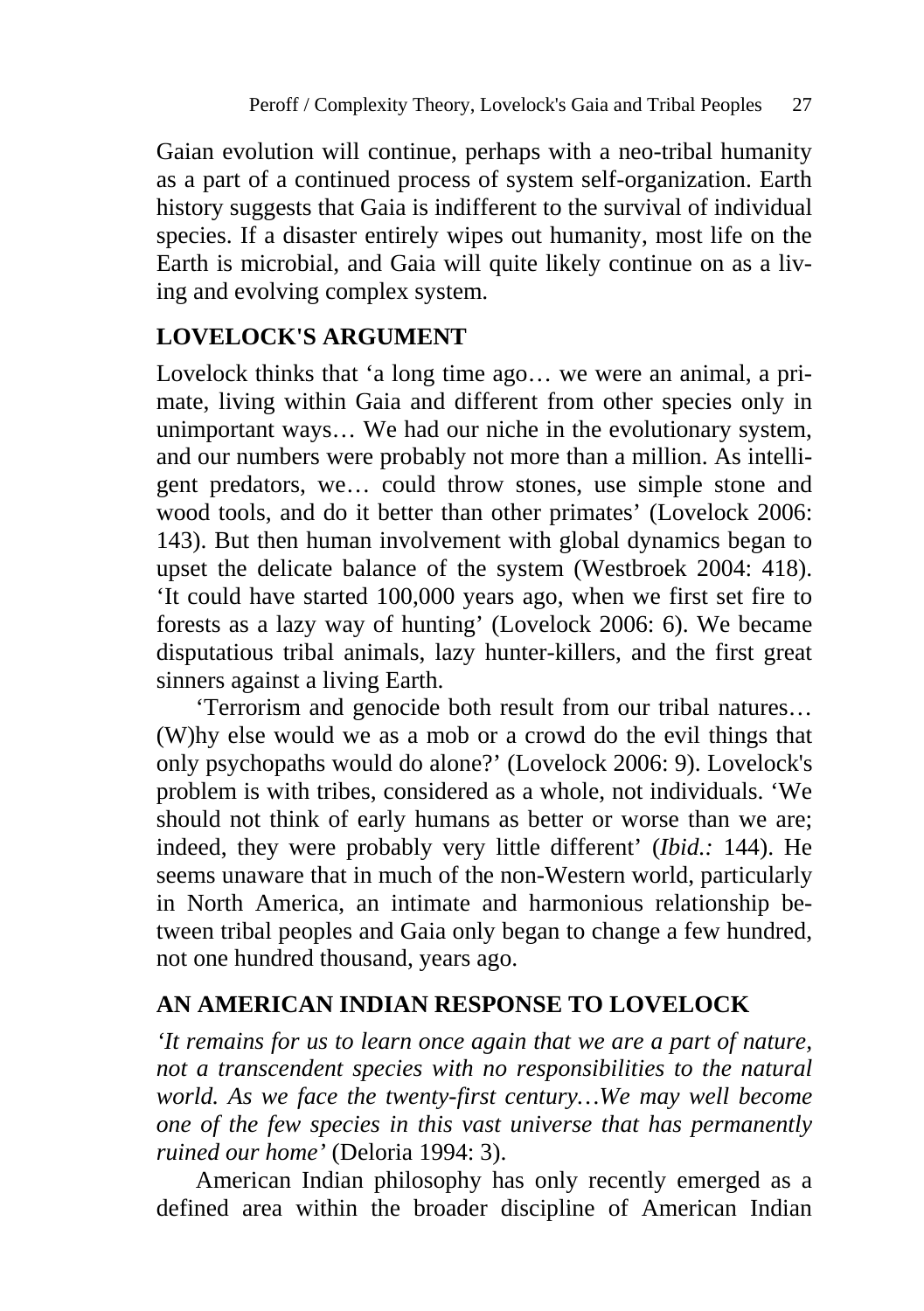Studies (see Waters 2004). An American Indian worldview generally appears to be compatible with Gaia theory (*e.g.*, Cajete 1994; Deloria 1994; Fixico 2003). For example, similarities between Lovelock's theory of an ideal Gaian world and American Indian worldviews are evident in noted American Indian philosopher and religious scholar Vine Deloria's statement that 'Tribal religions are… complexes of attitudes, beliefs, and practices fine-tuned to harmonize with the lands on which the people live' (Deloria 1994: 70). An American Indian '…religious view of the world… seeks to locate our species within the fabric of life that constitutes the natural world, the land and all its various forms of life' (*Ibid.*: 1).

Although Deloria is comfortable with the language and metaphors of Gaia theory, he would dispute Lovelock's account of ancient tribal life and argue that Indian tribes in North America lived in harmony with Gaia as recently as first contacts with Western explorers and colonists. Deloria thinks we are in a bad situation today because as Western civilization has evolved, it has ignored, trampled and forgotten the established wisdom of tribal peoples (Deloria 2002). In his view, if humanity is to survive on the planet, we must try to recapture the traditional knowledge of Native Americans and reapply it in our lives today.

## **ACADEMIC PERSPECTIVES ON AN AMERICAN INDIAN RESPONSE TO LOVELOCK**

*'If the archaeology is not done, the ancient people remain without a history'* (Meighan 1999: 2).

Social scientists present conflicting visions of tribal life in North America before the arrival of the first Europeans on the continent. Although supporters of Deloria's view that tribal peoples lived in harmony with Gaia sometimes appear to romanticize tribal life (*e.g.*, 'once upon a time man and animals talked with one another on this continent', honored Mother Earth, and 'lived lightly on the land'), an overall picture emerges of a generally intelligent, hard-working people who lived in ways that were well-matched to their immediate environment (Anderson 2005; Kehoe 2002; Mithen 2004). Where Lovelock sees sinful hunter-gatherers setting fire to forests as a lazy way of hunting, many scholars see 'protoagriculturalists' and tribal managers of diversified natural economies. And rather than something used destructively, fire was an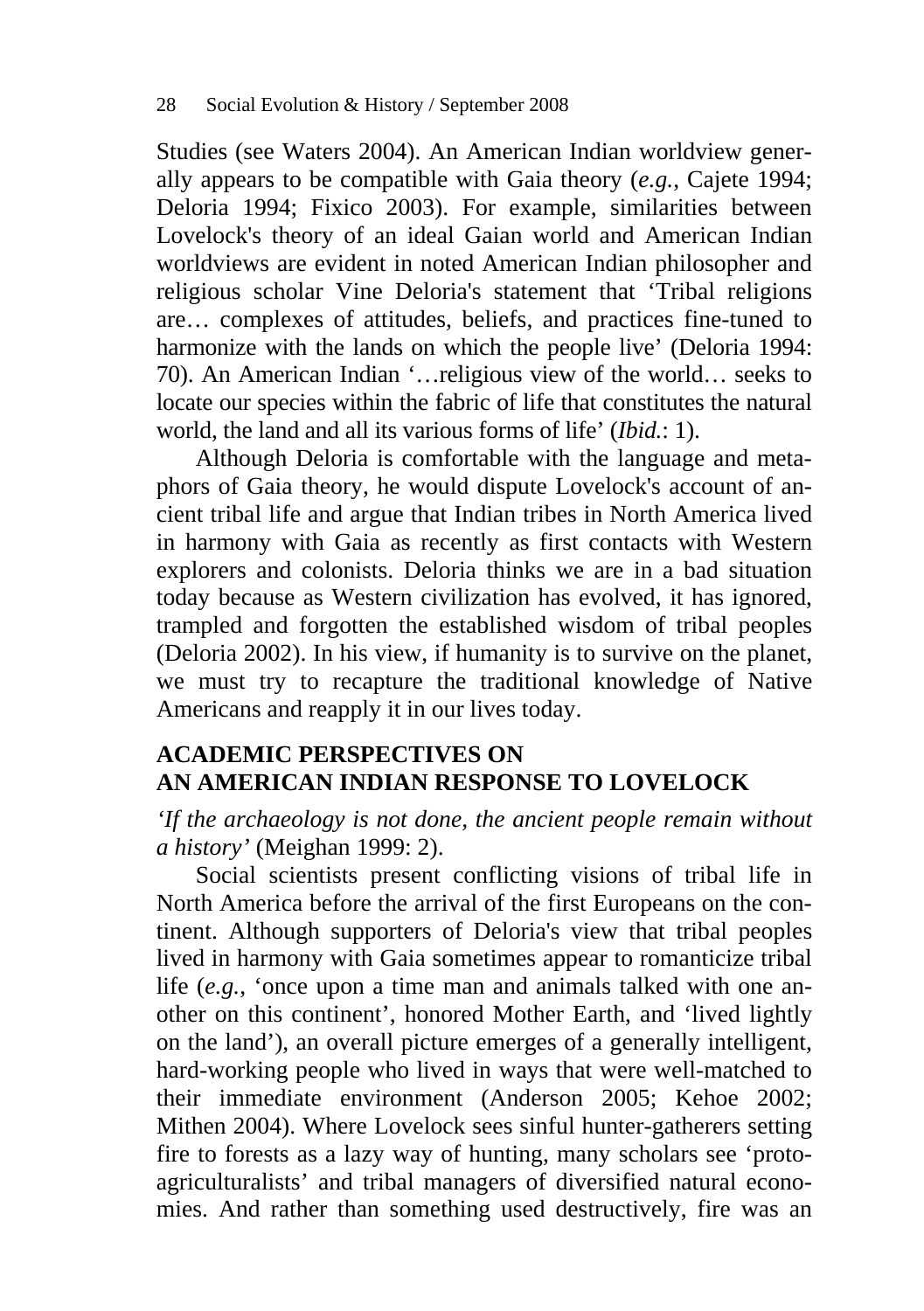essential tool that Native Americans used to manage game, control unwanted vegetation, and rejuvenate grasses (Dods 2002). The result over time was the emergence and maintenance of a mutually causal, supportive, and intimate relationship between native peoples and their natural Gaian environment.

Many other social scientists support Lovelock's negative view of pre-historic tribes and tribalism and argue it is a myth that 'primitive societies' lived in harmony with their environment through the wisdom of their folkways, and that early Native Americans were the original environmental conservationists (Krech 1999). 'What is certain is that Native Americans not only altered the landscape, they also did considerable damage to animal populations – something most academics… have ignored' (Krech 2005: 54). Scholars supporting a negative image of life in prehistoric North America cite research to suggest that violence throughout the continent was widespread and routine (Bamforth 1994; Keeley 1996; Lambert 2002). 'Warfare was nasty. Men, women, children killed in groups, shot with arrows, clubbed, scalped, decapitated, dismembered. The loss of life was truly appalling, and nobody was spared the disruptions in family life that sudden death inevitable brought' (Milner 2004: 180–181). In part because of the prevalent violence, the health of indigenous people was in rapid decline well before first contacts with Western explorers (Steckel and Rose 2002). A life span of little more than 35 years may have been usual for people living in hunter-gatherer societies 1,000 years before the arrival of Christopher Columbus (Wilford 2002).

So what do we really know about tribal life in pre-contact North America? The quick answer is not a lot. Western philosophers, social scientists, and historians have produced a large body of literature about American Indians. Unfortunately, much of the work on prehistoric Native America is littered with stereotypes, untested assumptions, and oversimplified generalizations; *e.g.*, Rousseau's noble savage, Hobbs's characterization of pre-modern life as nasty, brutal and short, and the image of primitive huntergatherers broadly applied to all tribal life. Ancient worldviews are often dismissed as inadequate philosophies and equated with animism, mysticism and primitive myth (*e.g.,* Pepper 1982).

Alice Kehoe has written that '…the prehistoric past does not speak directly to us and we … see its residue through brains al-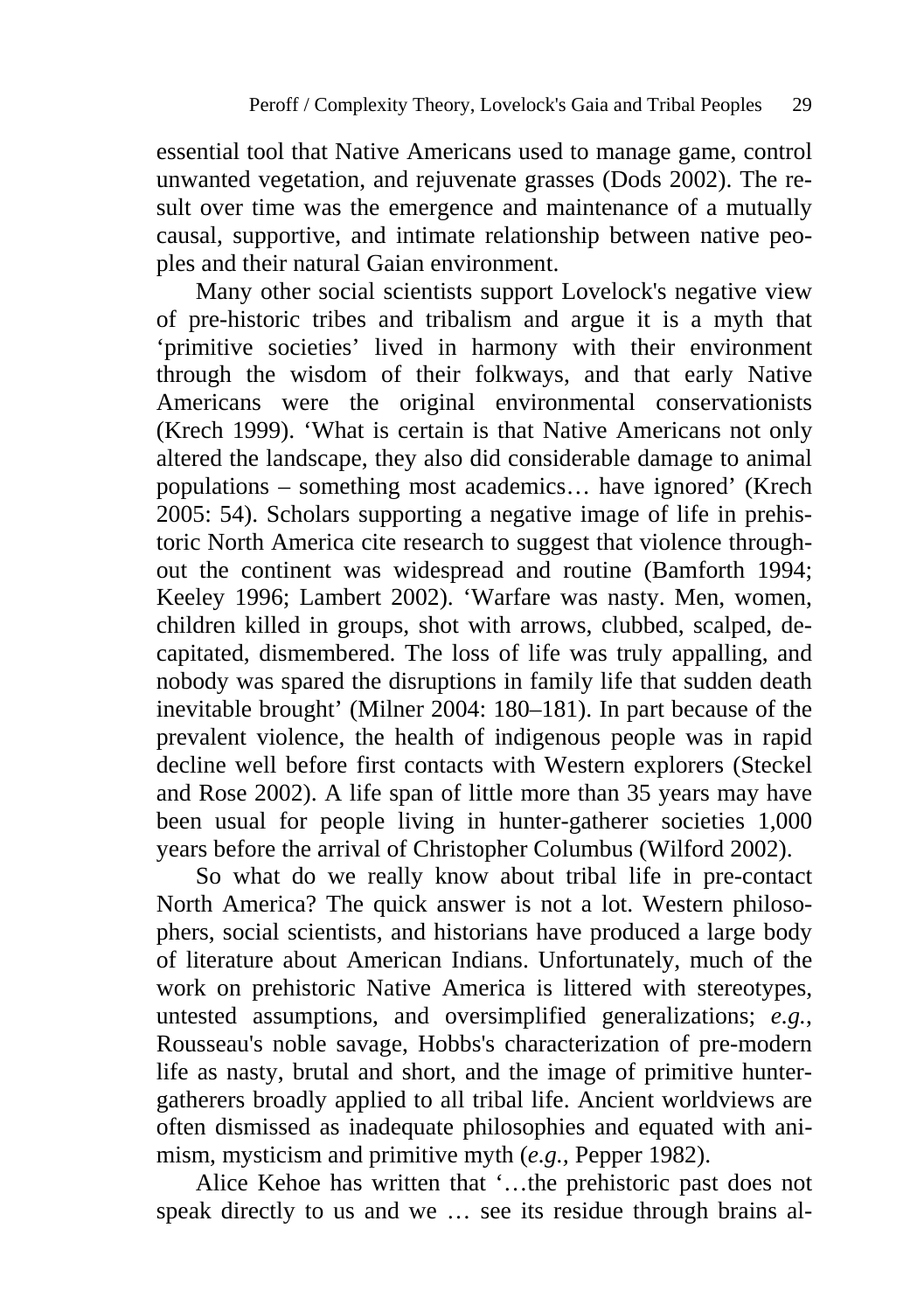ready holding images of how humans live. What is important for sound interpretation is to be conscious and explicit about the models that are used as paradigms' (Kehoe 2002: 5). Unfortunately, the variety of models and theories applied to prehistoric tribes and tribalism can be enormous. For example, within the single discipline of archeology, there are Marxist archeologists, feminist archeologists, Whig archeologists, 'cultural materialists', 'ecological materialists', and postmodern archeologists (*Ibid.*: 4–5).

When American Indians try to look back to come to some understanding of pre-contact life within their own tribes, they encounter many obstacles. Most of the available research about Indians is produced by non-Indians and is loaded with a wide range of methodological problems associated with trying to do empirical research on people that lived hundreds and even thousands of years ago (Mason 2004; Sturtevant 1979). If they try to ignore the work of Western scholars and turn to their own tribal oral histories, they find that most were recorded one hundred or more years ago, probably by non-Indians working through translators. The loss of original languages and memories related to the earliest venues and contexts of recorded oral histories only compounds the problem.

Native Americans and non-Indian scholars alike face an additional problem when trying to look back thousands of years to envision what life was like in a prehistoric North American Gaia. Indigenous peoples across the continent were devastated by Old World infectious diseases and Native Nations were often well into decline *before* Native Americans first made direct contacts with European explorers and colonists (Murray 2003; Vale 2002). Too often, shadowy images of the destitute and drastically reduced remnants of ancient tribes were retained in the fading memories of passing generations of tribal elders, from time to time obtained by historians and other non-Indian observers, and eventually recorded as factual descriptions of once healthy and robust tribal cultures. With a massive die off of Indigenous populations, the once carefully managed, prehistoric landscapes of pre-Columbian protoagriculturalists disintegrated in the relatively short span of two or three hundred years to become the 'virgin forests', 'pristine' topography and the ancient Gaia that Lovelock now associates with tribal peoples living over 100,000 years ago.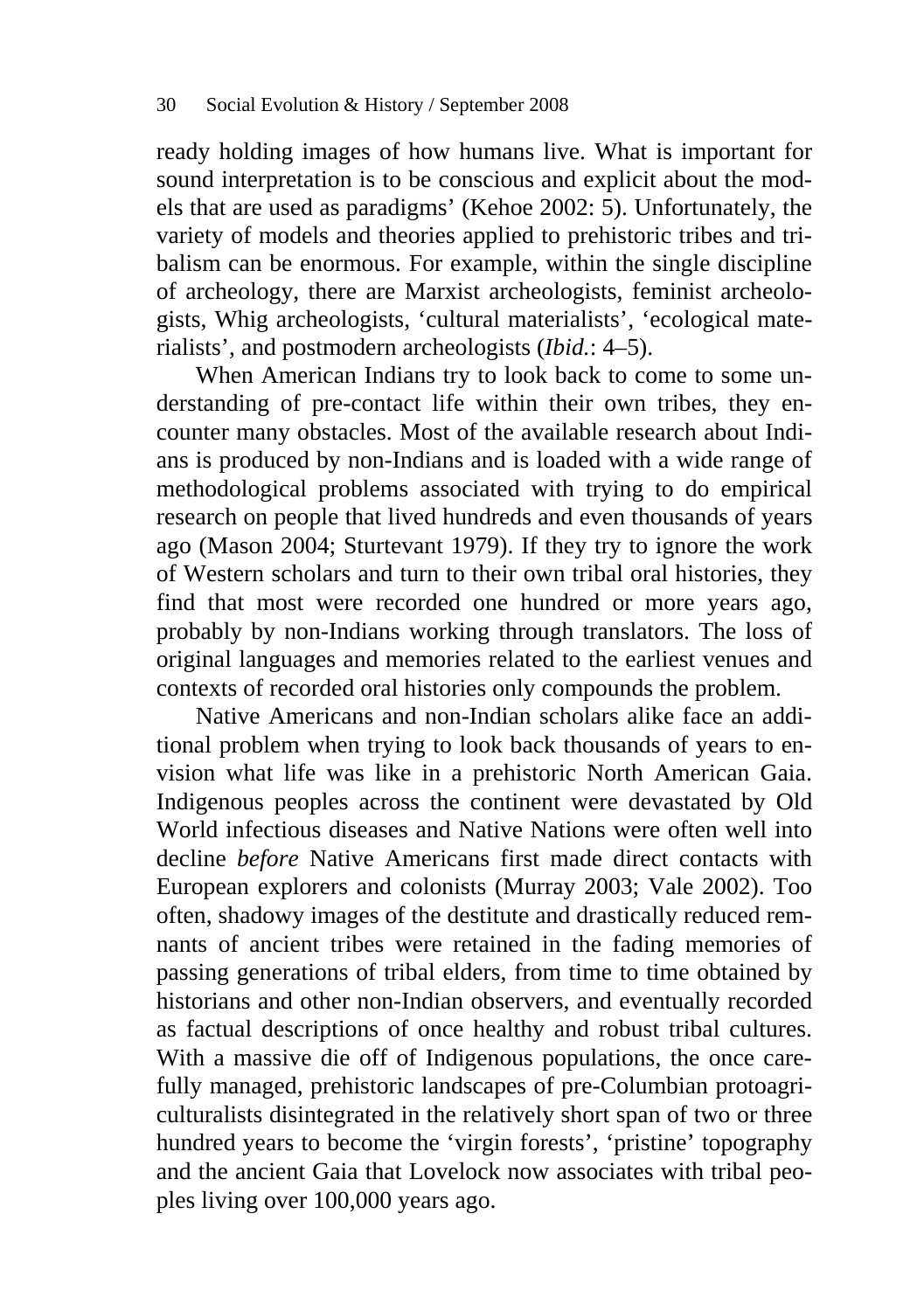### **A COMPLEXITY-BASED PERSPECTIVE ON AMERICAN INDIANS AND LOVELOCK**

Complexity theory, Gaia theory and traditional American Indian worldviews are complementary conceptual frameworks and compatible ways of thinking about and seeing the world. Gaia and complexity theory are rooted in Western science and philosophical traditions and portray the earth as a super-organism, a human ecosystem or a self-organizing system (Harding 2006; Jencks 1997; Lenton and van Oijen 2002; Lewin 1999; Stepp *et al*. 2003). Complexity theory underscores the importance of American Indian tribes as the central units of analysis in this critique of Lovelock's contention that the sinful treatment of Gaia by tribal peoples started all of us on the road to an untimely demise.

Indian tribes have lived as nested subsystems within a North American Gaia for hundreds and perhaps thousands of years and continue to exhibit basic features that identify them as human complex adaptive systems (CAS) (see Peroff 2001, 2003, 2006). Tribes evolve, adapt and maintain their integrity as self-organizing systems. They learn from experience and collectively preserve information in the form of a common body of metaphor (CBM) that is the basis of tribal myth, a common identity or a 'Story of the People' (Cajete 1994). Tribes interact with a place to establish and maintain a niche within and a boundary between themselves and the rest of their physical environment (Jones 2005; Odling-Smee 2003). Tribes spontaneously increase in complexity through a process of mutual causation involving positive and negative feedback loops. Over time, recurrent and persistent patterns of human interaction within the tribe, in interaction with elements of tribe's environment (niche) may evolve to become new emergent tribal properties and behaviors.

Ideas about the origins, early existence, and even about what the proper definition of an American Indian tribe is, vary from theories grounded in Western science (*e.g.*, an African/Asian origin and subsequent migration across the Bering Strait land bridge to North America), to 'fundamentalist' Native American stories and oral traditions that place the origin of tribes in ancestral homelands in North America (Hall 1989; Kehoe 2002). Prior to first contacts with Europeans, shifting alliances of hundreds of Indian nations blanketed the North American continent (Josephy 1994). In Gaia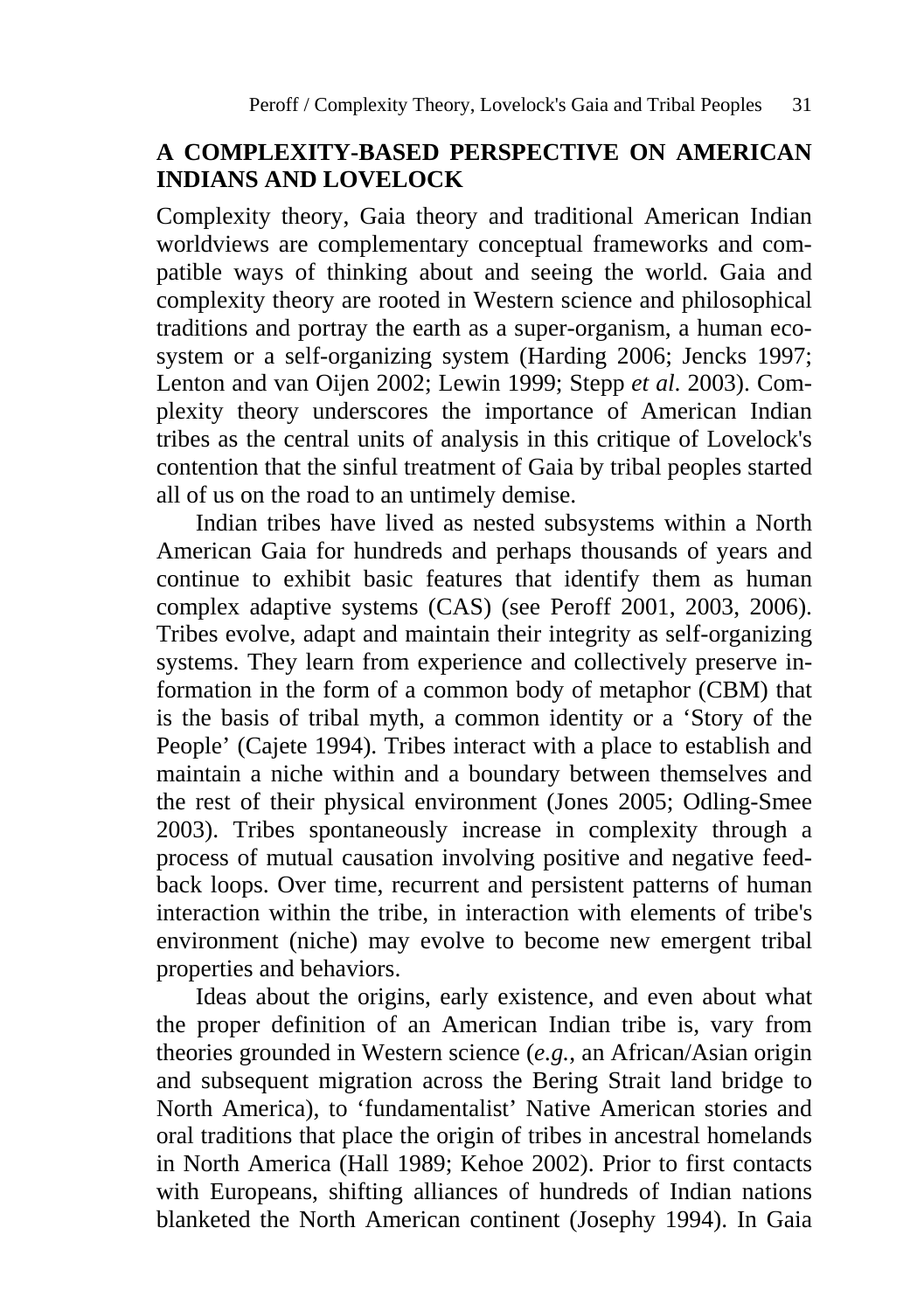and complexity terms, North America contained within it a living web of thousands of tribal systems within systems. Go back thousands of years and you would have observed Indigenous communities (human CAS) included in a continent-wide process of Gaian self-organization. Tribes cooperated and competed, divided and multiplied in countless ways to generate persistent patterns of human interaction that from time to time evolved into bands, clans, villages and other emergent tribal properties and behaviors.

When French explorers crossed Lake Michigan in 1634, the people who met them on the western lakeshore were the Menominee Indians. No one knows how long the Menominees have lived where the French explorers found them, but estimates vary from 100's to 1,000's of years (Mason 1997; Menominee Indian Tribe of Wisconsin 2006). Anthropological research suggests that the Menominee Tribe may have emerged as an amalgamation of already existing tribal peoples (Mason 1997). Some Menominee elders believe that the tribe emerged as a combination of bear, eagle, and other already existing clans of ancient Algonquin origins (Beck 2002).

The concept of a common body of metaphor (CBM) is a key to understanding how the Menominee Nation, and other indigenous tribal communities, emerged to become new human complex adaptive subsystems within an ancient Gaian environment. When, for whatever reason, the people who would become the first Menominee tribal members became separated from the people around them, new experiences immediately began to shape a distinctive shared vision of reality and new tribal identity. This emerging distributed meaning of things – a common body of metaphor – grew and evolved with new experiences to guide subsequent actions and behavior. Members of the newly emergent tribe now began to understand things in terms of a growing knowledge of things known distinctively to them as shared images, ideas, symbols, and other metaphorical constructs.

At some point, the new Menominee CAS became a small, but independent, self-organizing, nested Gaian subsystem in its own environmental niche. Menominee traditional knowledge accumulated and retained in the tribe's common body of metaphor, consisted of locally distributed and observed Menominee rules for living as a part of the tribe. It provided a functional understanding of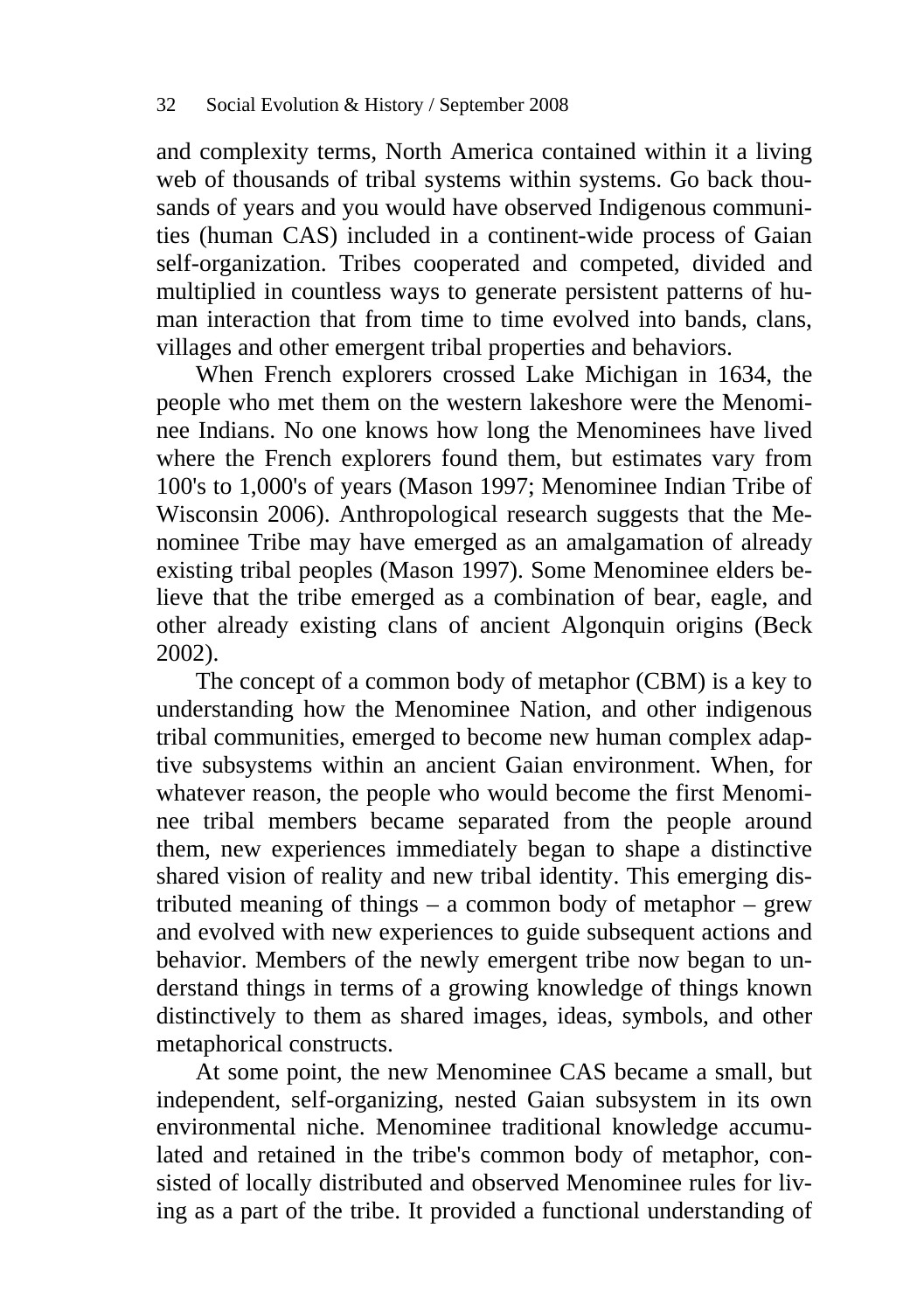the relationships between parts of the tribal CAS to one another, to elements of Gaia, and conveyed a Menominee view of the world that made sense of life in a prehistoric Gaian environment.

Living circumstances in a prehistoric Gaian environment may have been difficult or hostile, and the life spans of *individuals* may have been short, but the demonstrated ability of vital and robust Indigenous complex adaptive systems like the Menominee Tribe to adapt, evolve, and survive incredible adversity (of both natural and human origin), from their emergence in prehistoric Gaia to the present suggests that, in some form somewhere on the planet, human tribes, ranging in size from one hundred to three or four hundred people, will endure well into the foreseeable future. In the concluding pages of *The Revenge of Gaia*, Lovelock envisions a future in a hot arid world where 'survivors gather for a journey to the new Arctic centres of civilization' (Lovelock 2006: 159). If his dire predictions about the future of the planet prove correct, the demonstrated survivability of human complex adaptive systems like the Menominee and other Indian Tribes in North America suggests that tribalism may not only endure but re-emerge as the predominant default status of humanity in an increasingly hostile Gaia.

As for preserving, recapturing, or recreating the traditional knowledge that sustained ancient Indian tribes in a prehistoric Gaia, if rapid global warming or some other planet-wide disaster produces a hostile Gaia and a return to tribalism as a default scenario for human survival, some pockets of traditional knowledge in isolated Indigenous human subsystems could well survive, but contrary to the beliefs of many contemporary American Indian traditionalists and philosophers, most useful tribal knowledge would be new knowledge emerging within new and different tribes in a totally new and different Gaian environment.

#### **A WESTERN OPTIMIST'S RESPONSE**

*Perhaps our descendants will use nanotechnology to turn whole planets into intelligent, living stuff, each atom a processor in a planet-sized, mind… . Whatever projects our descendants pursue, they… will look back on our lives with the wonder, pity and grati*tude that we feel for our Paleolithic ancestors. Just as they left *their hunter-gatherer lifestyle to build farms and cities, we must now take rational control of our biological destiny, and reach for the stars* (Hughes 2006: 72).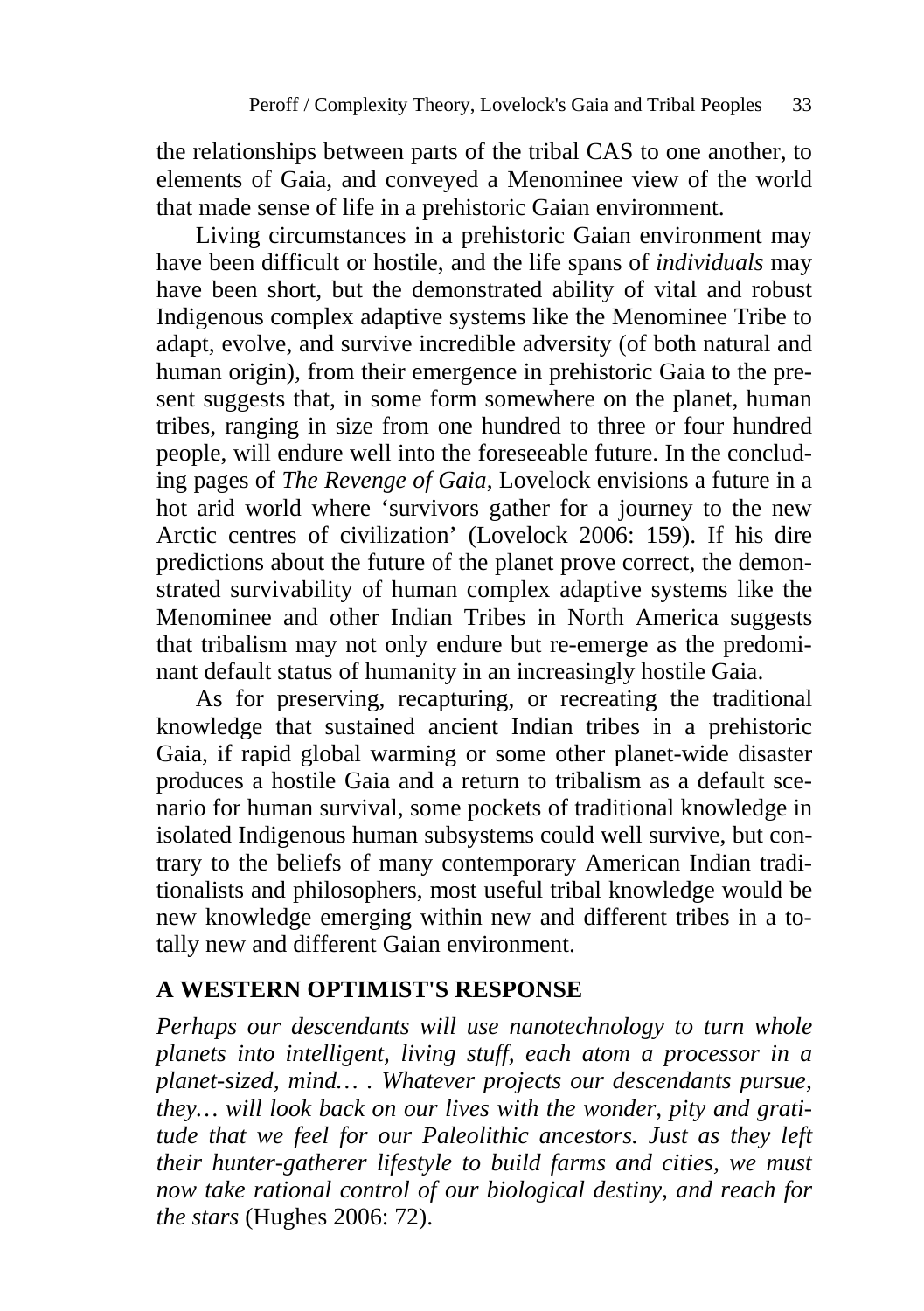#### 34 Social Evolution & History / September 2008

There are optimists who think Lovelock is wrong and we will not meet our demise any time in the foreseeable future. They believe that from ancient tribes to the present, we have evolved successfully and one day, with the ever greater contribution of science and technology, humans or perhaps some now unimaginable expression of humanity will move on to the stars.

Lovelock, of course, ridicules human 'dreams of conquest even of other planets' and deplores humanity's wish to rule the earth for their benefit alone (Lovelock 2006: 146). For American Indians, tremendous Western optimism about the future looks like Western hubris and a vision borrowed from science fiction, not science (and some Native Americans would not concede the existence of a distinction between science and fiction). Western civilization is the problem. It has gotten us into most of the trouble we are now in on this planet and Western optimism about the future may, in fact, lead us to do things that intensify our reckless disregard for Gaia and to an early demise.

At least some complexity theorists think that Western optimists are naively anthropocentric in their faith in human science and technology and in their belief in our ability to take rational control of our destiny. Nested human subsystems have certainly emerged, evolved, and adapted within a Gaian complex system, but we are merely a part of Gaia and as such, we do not and cannot control Gaia. We may be facing our demise, or one day, humans, intelligent robots or some other expression of humanity may indeed move on to the stars. Complexity theory suggests that these things are possible, but that it is impossible to know such things.

#### **A WESTERN PESSIMIST'S RESPONSE**

*'More than any other time in history, mankind faces a crossroads. One path leads to despair and utter hopelessness. The other, to total extinction. Let us pray we have the wisdom to choose correctly'* (Woody Allen cited in Shapiro 2006).

From the outlook of a Western pessimist, the earth may or may not be 'alive' in a metaphorical sense and Lovelock may be correct that humans are quarrelsome tribal animals who try to rule the Earth and dream of conquering other planets. It does not matter. We are in a very bad situation, and whether ancient tribes were sinful or to blame is irrelevant. Ancient indigenous knowledge and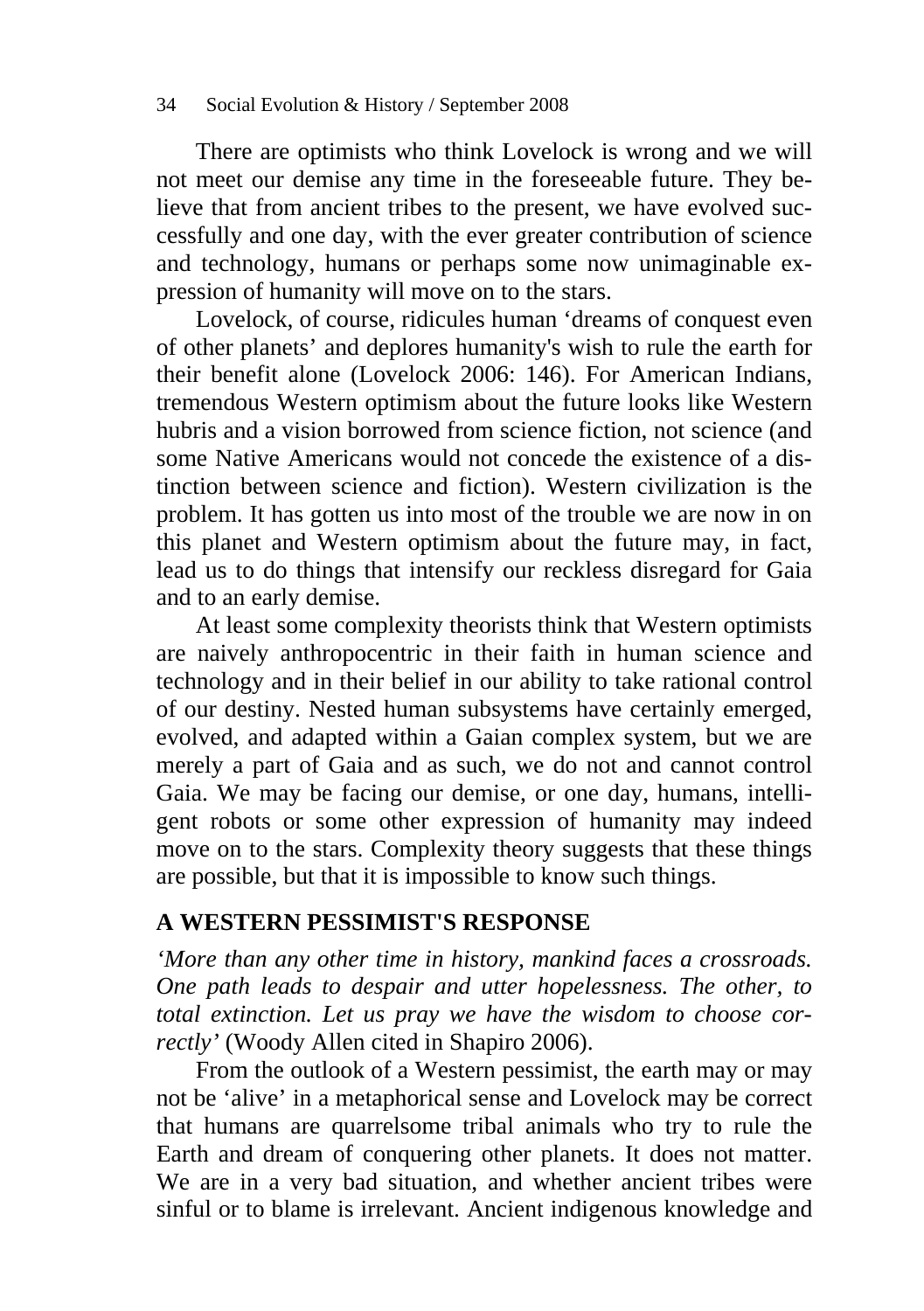wisdom is lost and cannot be recaptured or applied to help humanity persevere. Global warming, depleted water resources, and other ominous trends all suggest that we are on an irreversible course to extinction.

American Indians would insist that Western pessimists are wrong about tribalism. Traditional tribal knowledge is relevant and, if adopted, could prove pessimists wrong about the future. Complexity theorists might emphasize their belief that Gaia is a living complex system. Undoubtedly, there are 'complexifiers' who would agree with Western pessimists that a debate over whether ancient tribes were sinful or to blame for today's situation is neither here nor there. They would also agree that ancient knowledge and wisdom emerged in an entirely different context and it is unlikely it can or will be recaptured and usefully applied anytime in the foreseeable future. Still, they would note that a pessimist's certainty that humanity is on an irreversible course to extinction is not unlike the point of view of Western optimists. Both are hopelessly self-centred and preoccupied with the wellbeing of people. There is no indisputable support in complexity theory for either an optimistic or a pessimistic view of humanity's long-term future.

#### **A GAIAN RESPONSE**

Lovelock maintains that, 'Gaia now threatens us with the ultimate punishment of extinction' because of the way we have damaged the Earth (Lovelock 2006: 147). My guess is that in the *very* long run the behavior of humans, ancient or modern, will have little relevance to anything. 'In Gaia theory the goal is to keep the Earth habitable for whatever are its inhabitants' (*Ibid.*: 162). Complexity theorists view Gaia is a self-organizing, self-perpetuating complex system that does not want to die. From anaerobic bacteria, trilobites and dinosaurs to the present, Earth history suggests that Gaia is indifferent to the survival of individual species. If, in some form and variety, nested tribal subsystems survive global warming, nuclear proliferation or some other emerging global crisis, biological evolution will continue with humans as a part of the process. Most life on the Earth is microbial. If a future planet-wide disaster wipes out humanity entirely, Gaia will probably continue, despite everything, as a living complex system.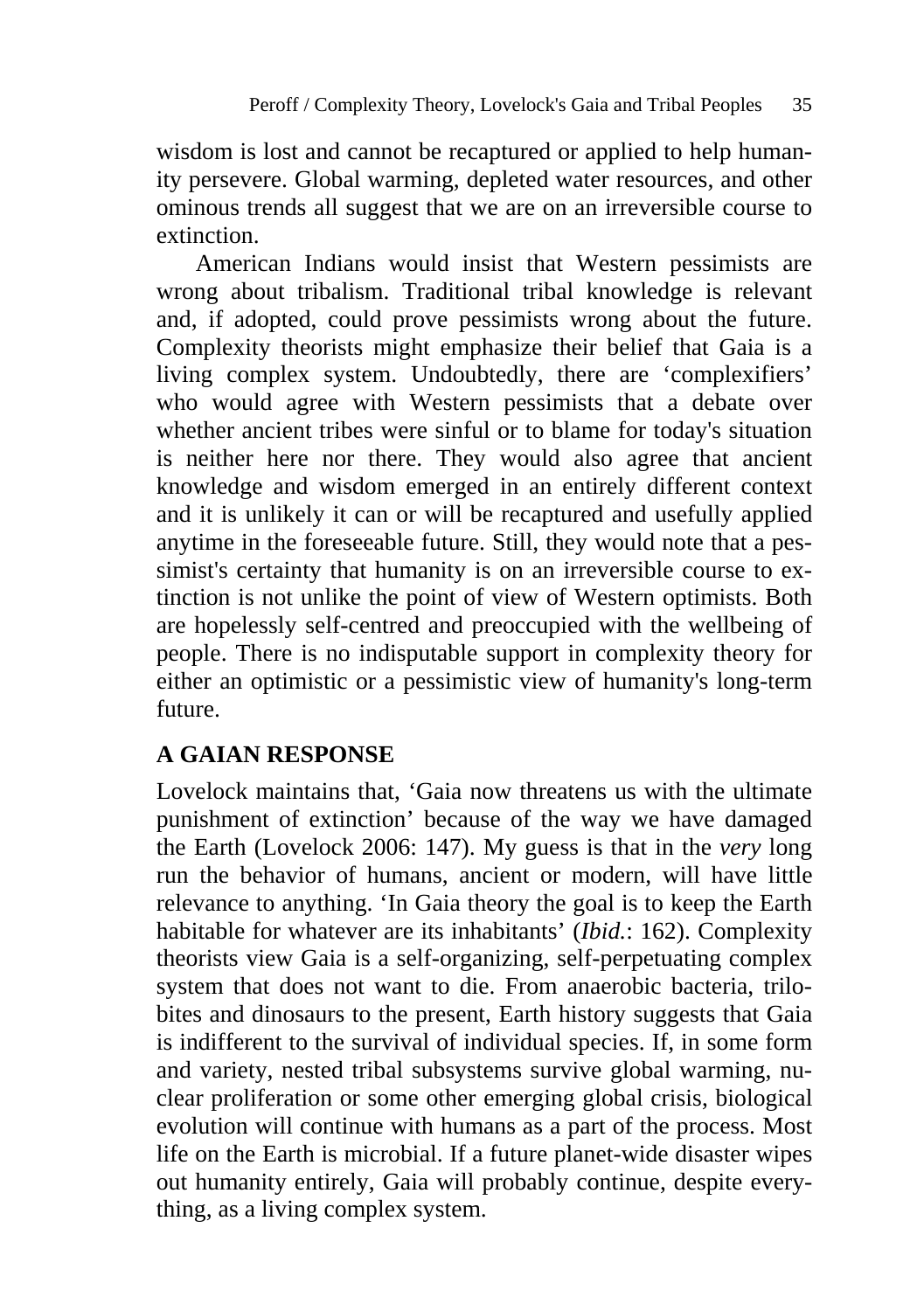36 Social Evolution & History / September 2008

#### **NOTE**

\* This is a revised version of an earlier paper dealing with the same subject and published in K. Richardson and P. Cilliers (eds.), 2007. *Explorations in Complexity Thinking: Pre-Proceedings of the 3rd International Workshop on Complexity and Philosophy.* Mansfield, MA: ISCE Publishing.

#### **REFERENCES**

Anderson, M.

2005. *Tending the Wild: Native American Knowledge and the Management of California's Natural Resources*. Berkley: University of California Press.

Bamforth, D.

1994. Indigenous People, Indigenous Violence: Precontact Warfare on the North American Great Plains. *Man* 29(1): 95–115.

Beck, D.

2002. *Siege and Survival: History of the Menominee Indians. 1634– 1856*. Lincoln: University of Nebraska Press.

Cajete, G.

1994. *Look to the Mountain: An Ecology of Indigenous Education.* Durango, CO: Kivaki Press.

Deloria, V.

1994. *God is Red*. Golden, CO: Fulcrum Publishing.

2002. *Evolution, Creationism, and Other Modern Myths: A Critical Inquiry.* Golden, CO: Fulcrum Publishing.

Dods, R.

2002. The Death of Smokey Bear: The Ecodisaster Myth and Forest Management Practices in Prehistoric North America. *World of Archaeology* 33(3): 475–487.

Fixico, D.

2003. *The American Indian Mind in a Linear World*. New York: Routledge.

Hall, T.

1989. Historical Sociology and Native Americans: Methodological Problems. *American Indian Quarterly* 13(3): 223–238.

Harding, S.

2006. *Animate Earth: Science, Intuition and Gaia*. White River Junction, VT: Chelsea Green Publishing Company.

Hughes, J.

2006. What Comes after Homo Sapiens? *New Scientist* 192(2578): 70–72.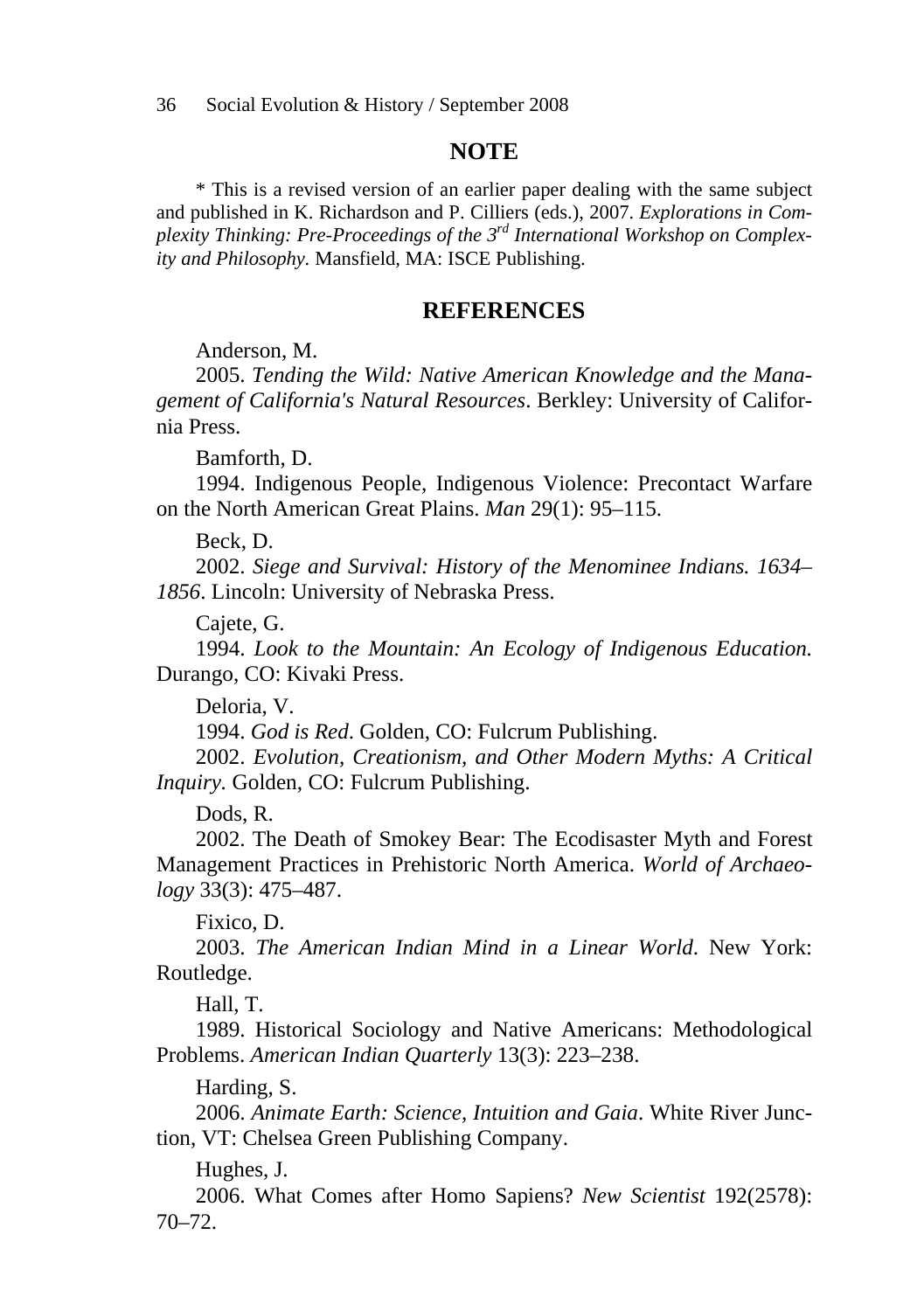Jencks, C.

1997. *The Architecture of the Jumping Universe: A Polemic: How Complexity Science is Changing Architecture and Culture.* London: Academy Editions.

Jones, D.

2005. Evolutionary Theory: Personal Effects. *Nature* 438: 14–16.

Josephy, A.

1994. *500 Nations: An Illustrated History of North American Indians*. New York: Knoph.

Keeley, L.

1996. *War Before Civilization*. New York: Oxford University Press.

Kehoe, A.

2002. *America Before the European Invasions*. London: Longman.

Krech, S.

1999. *The Ecological Indian: Myth and History*. New York: W. W. Norton.

2005. Older is not Always Wiser. *New Scientist* 186 (2503): 54.

Lambert, P.

2002. The Archaeology of War: A North American Perspective. *Journal of Archaeological Research* 10(3): 207–241.

Lenton, T., and Oijen, M.

2002. Gaia as a Complex Adaptive System. *Philosophical Transactions of the Royal Society B: Biological Sciences* 357: 683–695.

Lewin, R.

1999. *Complexity: Life at the Edge of Chaos.* Chicago: University of Chicago Press.

Lovelock, J.

2006. *The Revenge of Gaia.* London: Penguin Books.

Mason, R.

1997. Archaeoethnicity and the Elusive Menominis. *Midcontinental Journal of Archaeology* 22(1): 69–94.

2004. Archaeology and Native North American Oral Traditions. *American Antiquity* 65(2).

Meighan, C.

1999. Burying American Archaeology. http://www.archaeology. org/online/features/native/debate.html

Menominee Indian Tribe of Wisconsin

2006. *The Menominee Indian Tribe of Wisconsin*. [http://www](http://www/). menominee-nsn.gov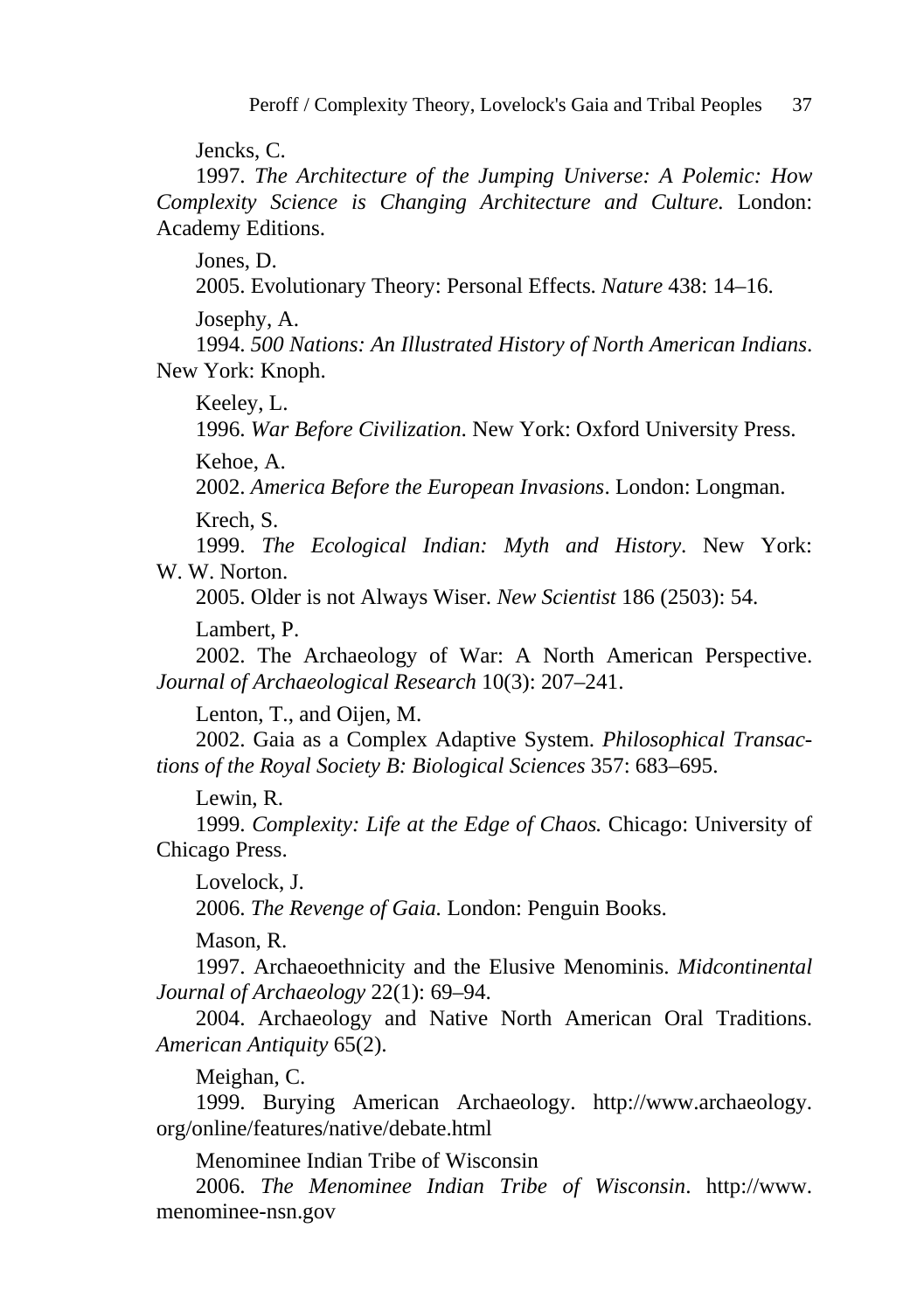38 Social Evolution & History / September 2008

Milner, G.

2004. *The Moundbuilders: Ancient Peoples of Eastern North America*. London: Thames & Hudson.

Mithen, S.

2004. *After the Ice: A Global Human History, 20,000–5000 B.C.* Cambridge, MA: Harvard University Press.

Murry, M.

2003. Overkill and Sustainable Use. *Science* 299: 1851–1853.

Odling-Smee, F. J.

2003. *Niche Construction: The Neglected Process in Evolution.* Princeton, NJ: Princeton University Press.

Pepper, S.

1982. Metaphor as Philosophy. *The Journal of Mind and Behavior*  $3(3): 1-7.$ 

Peroff, N.

2001. Indian Gaming, Tribal Sovereignty, and American Indian Tribes as Complex Adaptive Systems. *American Indian Culture and Research Journal* 25(3): 143–159.

2003. Goethe's Science: An Approach to Research in American Indian Studies. *Nonlinear Dynamics, Psychology, and Life Sciences* 7(3): 263–275.

2006. Window on the Past: Complexity Theory in American Indian Studies. In Wildcat, D., and Pavlik, S. (eds.), *Destroying Dogma: Vine Deloria's Influence on Intellectual America*. Golden, CO: Fulcrum Publishing.

Shapiro, F. (ed.)

2006. *The Yale Book of Quotations*. New Haven: Yale University Press.

Steckel, R., and Rose, J.

2002. *The Backbone of History: Health and Nutrition in the Western Hemisphere*. Cambridge, New York: Cambridge University Press.

Stepp, J. R. *et al.*

2003. Remarkable Properties of Human Ecosystems. *Conservation Ecology* 7(3): 11.

Sturtevant, W.

1979. Preface. In Tooker, E. (ed.), *Native North American Spirituality of the Eastern Woodlands: Sacred Myths, Dreams, Visions, Speeches, Healing Formulas, Rituals and Ceremonials.* New York: Paulist Press.

Vale, T. (ed.)

2002. *Fire, Native Peoples, and the Natural Landscape.* Washington, D.C.: Island Press.